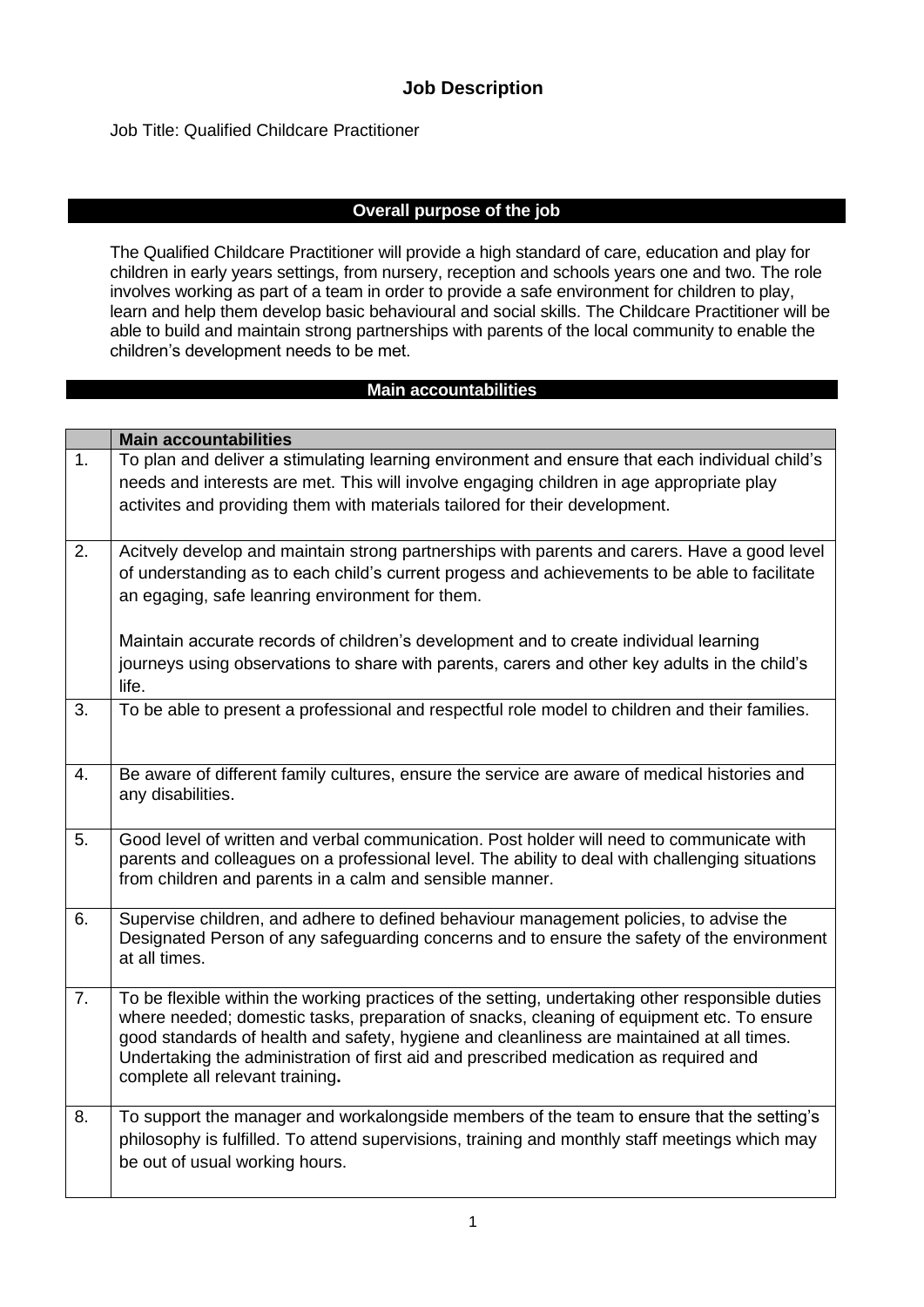| 9.  | To read, understand and adhere to all policies and proced5res relevant to your role and the<br>safe running of the setting.                                                                                                                                                                        |
|-----|----------------------------------------------------------------------------------------------------------------------------------------------------------------------------------------------------------------------------------------------------------------------------------------------------|
| 10. | To keep all information regarding the children strictly private and confidential. Maintain<br>professional boundaries in line with the service's policies and expectations.                                                                                                                        |
| 11. | To undertake and lead on additional responsibilities such as SENCo, ENCo, Safeguarding<br>Officer, training co-ordinator etc.                                                                                                                                                                      |
| 12. | To 'Champion' a specific area of learning or a key development area e.g. English and an<br>Additioanl Language (EAL), Communication and Language. Promoting this area with the<br>staff, children and parents. Develop ideas and ways that learning can be enhanced through<br>these areas.        |
| 13. | To coach and mentor colleagues working at a level 2, this will involve acting as a good role<br>model and supporting them in their next steps of development. Demonstrate best practice,<br>behaviour, identify areas of improvement and use encouraging language to motivate and<br>boost morale. |
| 14. | Carry out responsibilities of the Deputy Manager role where required in their absence.                                                                                                                                                                                                             |
| 15. | Demonstrate awareness/understanding of equal opportunities and other people's<br>behavioural, physical, social and welfare needs.                                                                                                                                                                  |

## **Safeguarding commitment**

We are committed to safeguarding and promoting the welfare of children and young people/vulnerable adults. We require you to understand and demonstrate this commitment.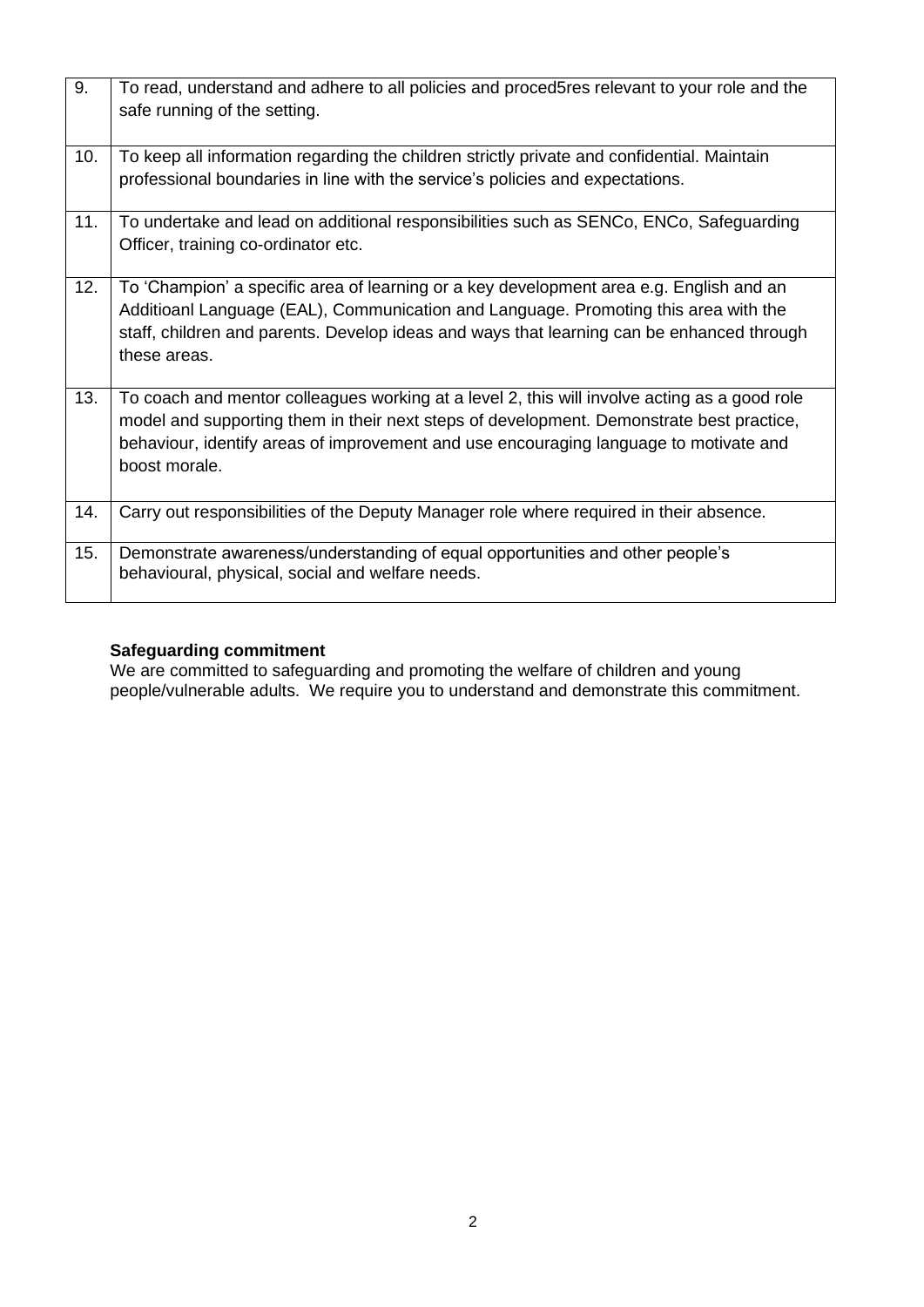# **Person Specification**

# **Qualifications, knowledge, skills and experience**

| <b>Qualifications Required</b>                                                                                  | <b>Subject</b>                               | <b>Essential/</b><br><b>Desirable</b> |
|-----------------------------------------------------------------------------------------------------------------|----------------------------------------------|---------------------------------------|
| NVQ Level 3 or above                                                                                            | Early Years, Childcare or equivalent         | Essential                             |
| GCSE Grade C or above or<br>equivalent (if required within Early<br>Years or Childcare qualification<br>gained) | <b>English and Maths</b>                     | Essential                             |
| <b>Child Protection training</b>                                                                                | <b>Basic Child Protection Training</b>       | Desirable                             |
| First Aid Training                                                                                              | <b>Current Paediatric First Aid Training</b> | Desirable                             |
| Record of continued professional<br>development                                                                 | Relevant Early Years, Childcare courses      | Desirable                             |

# Minimum levels of knowledge, skills and experience required for this job

| <b>Identify</b>                                                                        | <b>Describe</b>                                                                                                                                                                | <b>Essential/</b><br><b>Desirable</b> |
|----------------------------------------------------------------------------------------|--------------------------------------------------------------------------------------------------------------------------------------------------------------------------------|---------------------------------------|
| Knowledge                                                                              |                                                                                                                                                                                |                                       |
| <b>Early Years Foundation Stage</b>                                                    | In depth knowledge and understanding<br>of the Early Years Foundation Stage and<br>Safeguarding and Welfare<br>Requirements                                                    | <b>Essential</b>                      |
| Early years planning and observation                                                   | Understanding and knowledge of child<br>development, planning and observation.                                                                                                 | Essential                             |
| Legislation                                                                            | Knowledge of relevant health and safety,<br>early years and safeguarding legislation.                                                                                          | <b>Desirable</b>                      |
| Knowledge of a specialist subjects such<br>as child protection, SEND and<br>equalities | Ability to evidence an in depth<br>knowledge of safeguarding, SEND and<br>equalities or other specialist early years<br>subjects such as EAL of Communication<br>and Language. | <b>Desirable</b>                      |
| <b>Skills</b>                                                                          |                                                                                                                                                                                |                                       |
| <b>Communication skills</b>                                                            | Excellent communication skills and<br>ability to effectively communicate with<br>and listen to, children, families, staff and<br>other professionals                           | <b>Essential</b>                      |
| Patience, Enthusiasm and Motivation                                                    | A passion for working in early years and<br>the ability to respond to children's<br>individual needs and to inspire and<br>motivate children and staff                         | Essential                             |
| Organisational skills                                                                  | Ability to plan and keep precise and<br>accurate written or electronic records.                                                                                                | <b>Essential</b>                      |